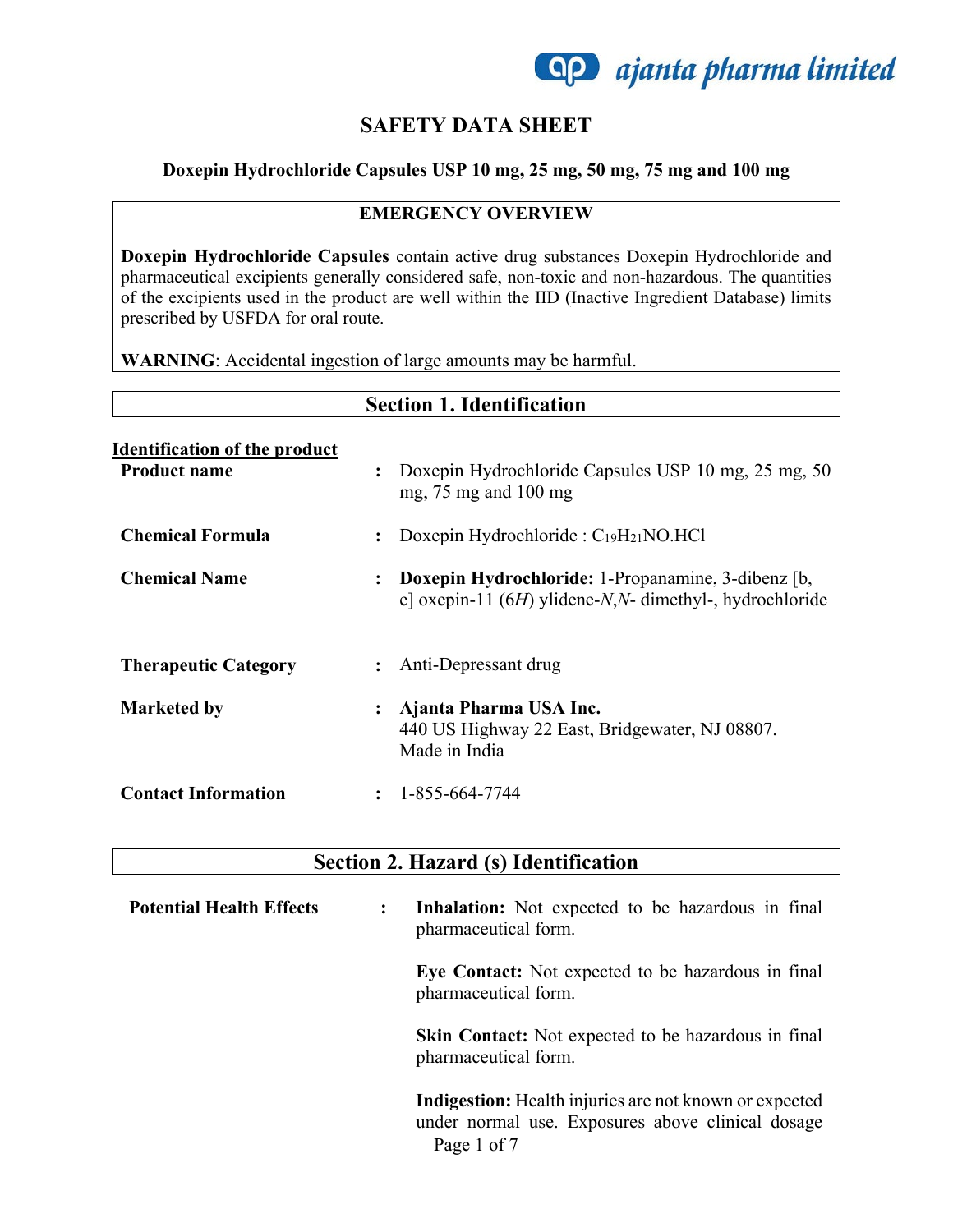

could result in adverse effects. Minor occupational exposures are not expected to be harmful.

### **Section 3. Composition / information on ingredients**

| <b>Active ingredient</b> | <b>Exposure Limit</b> | CAS No.       |
|--------------------------|-----------------------|---------------|
| Doxepin Hydrochloride    | Not Found             | $[1229-29-4]$ |

#### **Inactive ingredients**:

Microcrystalline cellulose, Pregelatinized starch, sodium lauryl sulfate and magnesium stearate. The hard gelatin capsule shell contain titanium dioxide, gelatin, sodium lauryl sulfate, FD & C Yellow 6, D & C Yellow 10, and FD & C Green 3.

The imprinting ink contains shellac, propylene glycol, black iron oxide and potassium hydroxide.

| <b>Section 4. First-aid measures</b> |                                                                                                                                                                                       |  |
|--------------------------------------|---------------------------------------------------------------------------------------------------------------------------------------------------------------------------------------|--|
| General                              | Eye Contact: Flush with water while holding eyelids<br>open for at least 15 minutes. Seek medical attention<br>immediately. Never give anything by mouth to an<br>unconscious person. |  |
|                                      | <b>Skin Contact:</b> Remove contaminated clothing. Flush<br>area with large amounts of water. Use soap. Seek medical<br>attention.                                                    |  |
|                                      | <b>Ingestion:</b> Wash out mouth with water. Do not induce<br>vomiting unless directed by medical personnel. Seek<br>medical attention immediately.                                   |  |
|                                      | <b>Inhalation:</b> Remove to fresh air and keep patient at rest.<br>Seek medical attention immediately.                                                                               |  |
| <b>Overdose Treatment</b>            | Consult with a Certified Poison Control Center (1-800-<br>$\ddot{\cdot}$<br>222-1222) for up-to-date guidance and advice                                                              |  |
|                                      | <b>Section 5. Fire-fighting measures</b>                                                                                                                                              |  |
| <b>Flash Point</b>                   | Not Reported<br>$\ddot{\cdot}$                                                                                                                                                        |  |
| <b>Extinguishing Media</b>           | Water Spray, dry chemical, carbon dioxide or foam as<br>$\ddot{\cdot}$<br>appropriate for surrounding fire and material.                                                              |  |

**Effects of Overexposure :** The potential for exposure is reduced in finished pharmaceutical dosage form.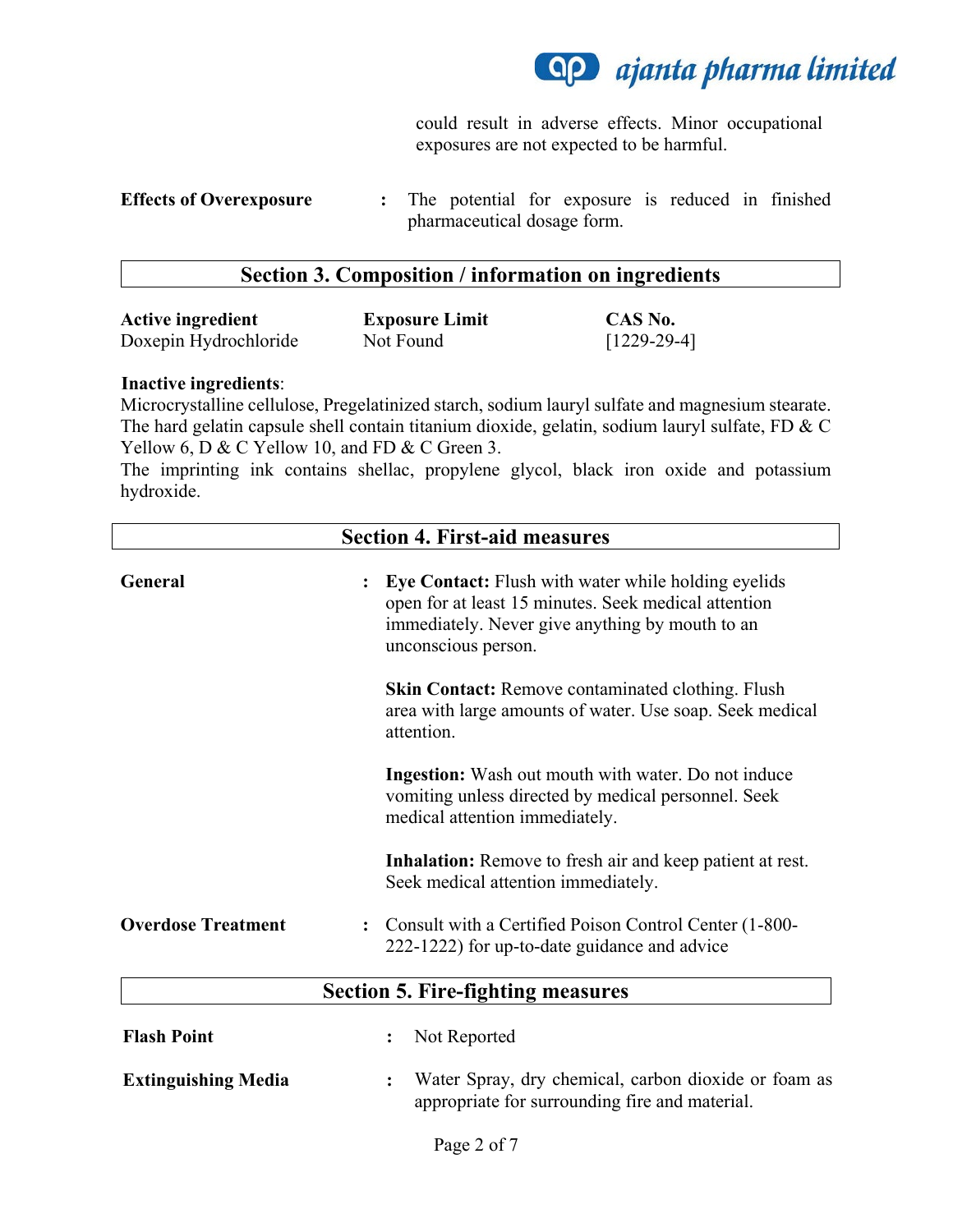# **Qp** ajanta pharma limited

| <b>Fire and Explosion Hazard</b>                  | This material is assumed to be combustible. Keep it<br>away from the open fires.                                                                |
|---------------------------------------------------|-------------------------------------------------------------------------------------------------------------------------------------------------|
| <b>Fire Fighting Procedures</b>                   | As with all fires, evacuate personnel to a safe area. Fire<br>fighter should use self-contained breathing equipment<br>and protective clothing. |
| <b>Hazardous Combustion by</b><br><b>Products</b> | Carbon dioxide, carbon monoxide, oxides of nitrogen,<br>oxides of sulfur, oxides of sodium, hydrogen chloride                                   |

## **Section 6. Accidental release measures**

| <b>Personal Precautions</b><br>$\ddot{\cdot}$                                | Personnel involved in clean-up should wear appropriate<br>personal protective equipment (see Section 8). Minimize<br>exposure.                                                        |
|------------------------------------------------------------------------------|---------------------------------------------------------------------------------------------------------------------------------------------------------------------------------------|
| <b>Environmental Protections</b><br>$\ddot{\cdot}$                           | Place waste in an appropriately labeled, sealed container<br>for disposal. Care should be taken to<br>avoid<br>environmental release.                                                 |
| <b>Clean-up Methods</b><br>$\ddot{\cdot}$                                    | Wipe up with a damp cloth and place in container for<br>disposal. Avoid generating airborne dust. Clean spill area<br>thoroughly. Prevent discharge to drains.                        |
| <b>Additional Consideration for</b><br>$\ddot{\cdot}$<br><b>Large Spills</b> | Non-essential personnel should be evacuated from<br>affected area. Report emergency situations immediately.<br>Clean up operations should only be undertaken by<br>trained personnel. |
|                                                                              | <b>Section 7. Handling and storage</b>                                                                                                                                                |
| <b>General Handling</b>                                                      | Minimize dust generation and accumulation. If capsule                                                                                                                                 |

| <b>General Handling</b> | : Minimize dust generation and accumulation. If capsule<br>are crushed and/or broken, avoid breathing dust and<br>avoid contact to eyes, skin and clothing. When handling,<br>use appropriate personal protective equipment. |  |
|-------------------------|------------------------------------------------------------------------------------------------------------------------------------------------------------------------------------------------------------------------------|--|
| Storage                 | : Store at 20 $\degree$ C to 25 $\degree$ C (68 $\degree$ F to 77 $\degree$ F); excursions<br>permitted to 15 <sup>o</sup> C to 30 <sup>o</sup> C (59 <sup>o</sup> F to 86 <sup>o</sup> F) [see USP                          |  |

# **Section 8. Exposure controls / personal protection**

Controlled Room Temperature]. Protect from light.

| <b>Respiratory Protection</b> | Protection from inhalation is not normally necessary. If     |
|-------------------------------|--------------------------------------------------------------|
|                               | ventilation is inadequate or dust is likely to generate, use |
|                               | of suitable dust mask would be appropriate.                  |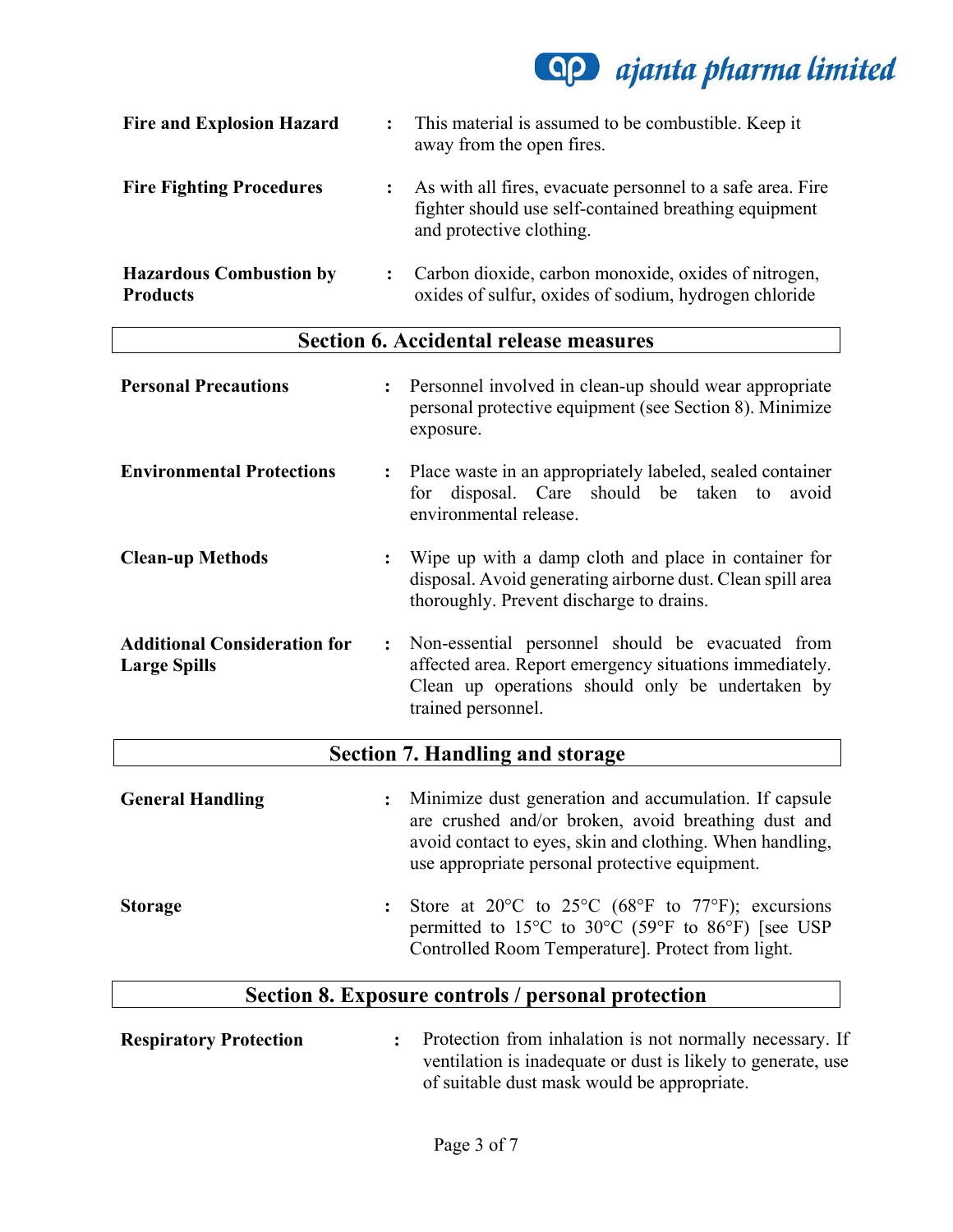# **AP** ajanta pharma limited

| <b>Skin Protection</b>     | Skin protection is not normally necessary, however it is<br>፡<br>good practice to avoid direct contact with chemical to use<br>suitable gloves when handling.                     |
|----------------------------|-----------------------------------------------------------------------------------------------------------------------------------------------------------------------------------|
| Eye protection             | Eye protection is not normally necessary. If concerned<br>፡<br>wear protective goggles or glasses. Wash hands prior to<br>touching eye and in particular handling contact lenses. |
| <b>Protective Clothing</b> | Protective clothing is not normally necessary, however it<br>is good practice to use apron.                                                                                       |

## **Section 9. Physical and chemical properties**

| Appearance | 10 mg: Buff Opaque / Buff Opaque hard gelatin size "4"<br>capsules imprinted with "ap" logo on cap and "DXP10"<br>on body in black ink containing white to off-white<br>colored powder.                      |
|------------|--------------------------------------------------------------------------------------------------------------------------------------------------------------------------------------------------------------|
|            | NDC 27241-167-01                                                                                                                                                                                             |
|            | Bottles of 100 capsules                                                                                                                                                                                      |
|            | NDC 27241-167-10                                                                                                                                                                                             |
|            | Bottles of 1000 capsules                                                                                                                                                                                     |
|            | <b>25 mg:</b> Ivory Opaque / White Opaque hard gelatin size<br>"3" capsules imprinted with "ap" logo on cap and<br>"DXP25" on body in black ink containing white to off-<br>white colored powder.            |
|            | NDC 27241-168-01                                                                                                                                                                                             |
|            | Bottles of 100 capsules                                                                                                                                                                                      |
|            | NDC 27241-168-10                                                                                                                                                                                             |
|            | Bottles of 1000 capsules                                                                                                                                                                                     |
|            | <b>50 mg:</b> Ivory Opaque / Ivory Opaque hard gelatin size<br>"3" capsules imprinted with "ap" logo on cap and<br>"DXP50" on body in black ink containing white to off-<br>white colored powder.            |
|            | NDC 27241-169-01                                                                                                                                                                                             |
|            | Bottles of 100 capsules                                                                                                                                                                                      |
|            | NDC 27241-169-10                                                                                                                                                                                             |
|            | Bottles of 1000 capsules                                                                                                                                                                                     |
|            | <b>75 mg:</b> Light Green Opaque / Light Green Opaque hard<br>gelatin size "2" capsules imprinted with "ap" logo on cap<br>and "DXP75" on body in black ink containing white to<br>off-white colored powder. |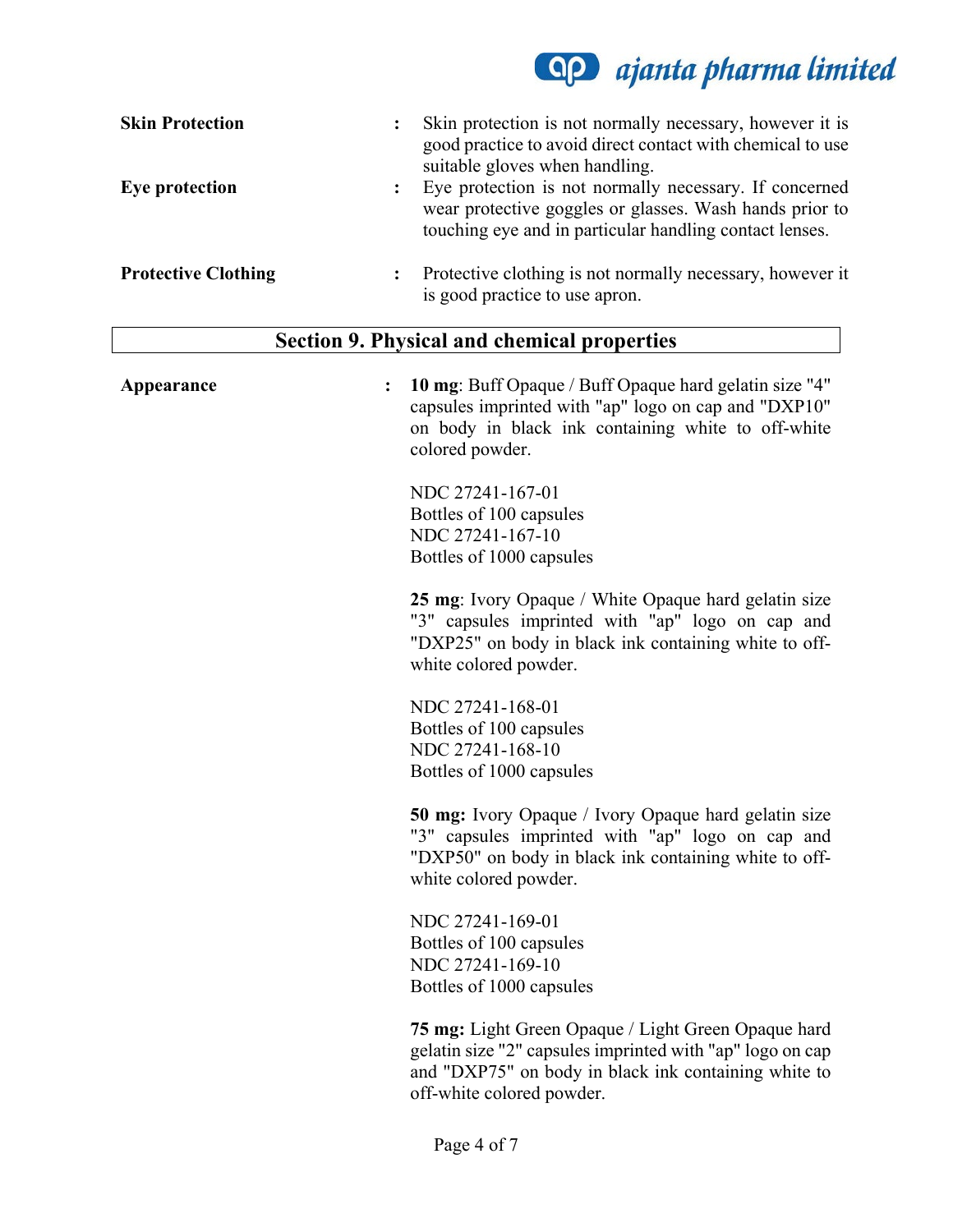**AP** ajanta pharma limited

NDC 27241-170-01 Bottles of 100 capsules NDC 27241-170-10 Bottles of 1000 capsules

**100 mg:** Light Green Opaque / White Opaque hard gelatin size "1" capsules imprinted with "ap" logo on cap and "DXP100" on body in black ink containing white to off-white colored powder.

NDC 27241-171-01 Bottles of 100 capsules NDC 27241-171-10 Bottles of 1000 capsules

| Solubility in water        |                      | No Data Available |
|----------------------------|----------------------|-------------------|
| Odor                       |                      | Odorless          |
| <b>Boiling point</b>       |                      | No Data Available |
| <b>Melting Point</b>       |                      | No Data Available |
| <b>Evaporation rate</b>    |                      | No Data Available |
| <b>Specific gravity</b>    |                      | No Data Available |
| <b>Vapor density</b>       | $\ddot{\cdot}$       | No Data Available |
| <b>Reactivity in water</b> | $\ddot{\phantom{a}}$ | No Data Available |
| <b>Evaporation rate</b>    |                      | No Data Available |
| <b>Percentage Volatile</b> |                      | No Data Available |
| by volume                  |                      |                   |
| Vapor pressure             |                      | No Data Available |
| <b>Other information</b>   |                      | No Data Available |

### **Section 10. Stability and reactivity**

| <b>Condition to avoid</b>     | : Avoid exposure to extreme heat, light and moisture.                                                                           |
|-------------------------------|---------------------------------------------------------------------------------------------------------------------------------|
| <b>Stable</b>                 | Stable under normal ambient and anticipated storage<br>and handling conditions.                                                 |
| <b>Decomposition Products</b> | : No data available                                                                                                             |
| <b>Hazardous Reaction</b>     | : No data available. In finished dosage form there is least<br>possibility that product will undergo any hazardous<br>reaction. |
| Incompatibilities             | No data available.                                                                                                              |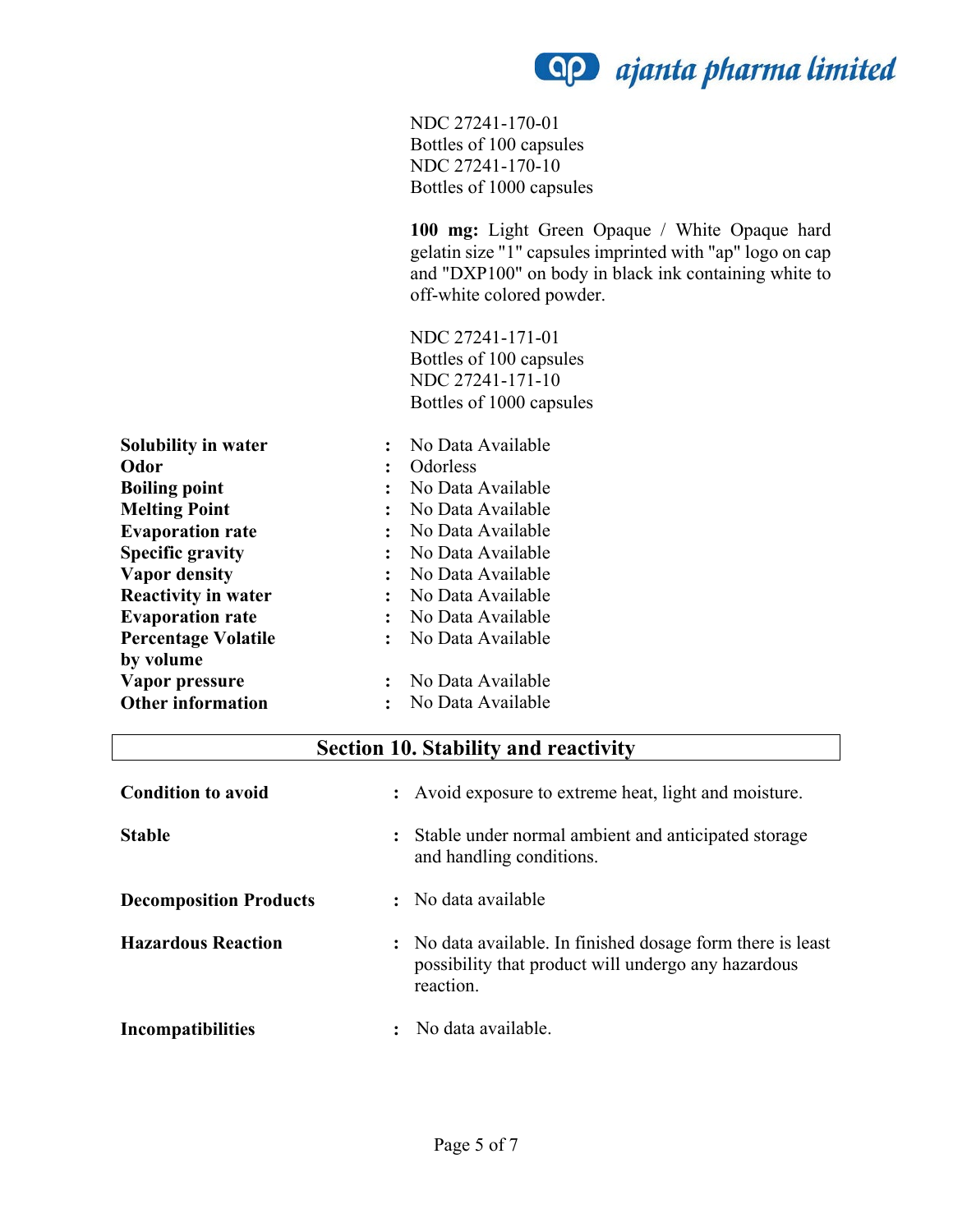**Qp** ajanta pharma limited

|                       | <b>Section 11. Toxicological information</b>                                                                                                                                                              |
|-----------------------|-----------------------------------------------------------------------------------------------------------------------------------------------------------------------------------------------------------|
| General               | Handling of formulated product is not expected to<br>$\ddot{\cdot}$<br>cause any toxicological affects. The data pertains to the<br>ingredient in formulations, rather than this specie<br>formulation.   |
| Target organ          | Eye contact, Skin contact and inhalation is not great<br>፡<br>risk as this product is orally administered capsule<br>formulation.                                                                         |
| <b>Acute Toxicity</b> | Mouse $(M)$ - Oral LD50 - 157mg/kg<br>$\ddot{\cdot}$<br>Mouse $(F)$ - Oral LD50 - 170mg/kg<br>Rat (M) - Oral LD50 - 428 mg/kg<br>Rat $(F)$ - Oral LD50 - 399 mg/kg<br>Dog Oral - Oral $LD50 - >200$ mg/kg |
|                       | <b>Section 12. Ecological information</b>                                                                                                                                                                 |

## No data available on Ecotoxicity of API. In the finished product form there is no potential for air borne contamination since the product is in capsule form.

### **Section 13. Disposal Consideration**

**Waste Disposal Considerations:** Dispose of material according to federal, state and local disposal regulations or company operating procedures. Disposal by incineration is recommended. **At home:** Discard away from children's reach.

### **Section 14. Transport information**

This product is authorized as exempt, therefore is not subject to regulations for the safe transport of hazardous chemicals. **DOT:** Not Regulated **IATA:** Not Regulated **IMDG**: Not Regulated

### **Section 15. Regulatory information**

**DEA:** Doxepine Hydrochloride is not a controlled substance. **FDA:** Doxepine Hydrochloride is an approved prescription medication.